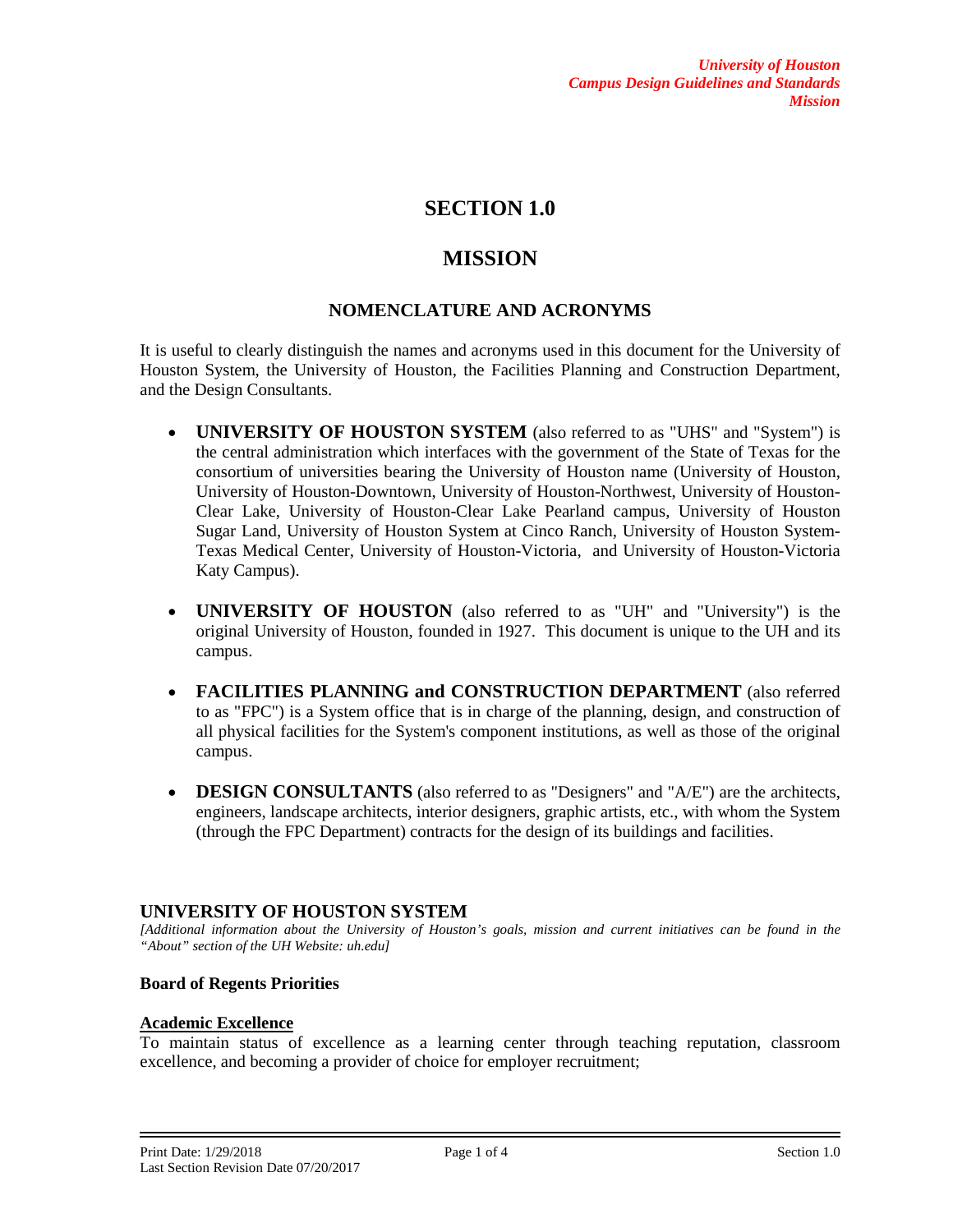To continue research achievements; and

To maximize student enrollment, retention, graduation, and subsequent successful entry into the educated work force.

#### **Effective and Efficient Administration**

To operate an education and research institution managed by an effective and efficient administration inspiring confidence and trust;

To become "Client Friendly" in our delivery of education and research; and To create an environment fostering communication, coordination and collaboration among students, faculty, administration and community constituencies.

#### **Community Relevance**

To become more proactive in blending higher education with community service; and

To maximize UHS relevance to multiple constituencies within the Greater Houston Metropolitan area and the Upper Gulf Coast region.

## **Leadership**

To position UHS as a leader in the dynamic and challenging environment of a metropolitan university system; and

To establish quality benchmarks, compatible with national Tier One and international standards of excellence, for a public research university system.

## **UNIVERSITY OF HOUSTON**

## **Texas Higher Education Coordinating Board Approved**

Provide a range of educational programs that foster an intellectually and culturally diverse environment that enhances individual growth and development.

To prepare a broad community of students (undergraduate, graduate, professional and non-degree seeking) to make lifelong learning commitments that result in personal, social, economic and community contributions to an increasingly globally interdependent world.

Create, discover, disseminate and preserve knowledge and understanding by engaging in basic and applied research, scholarly and artistic activities that benefit students, scholars and external constituencies. Serve as a major resource for local, state, national and global communities by applying scholarly analysis and experience to community problems. Recognize its special responsibility to the Houston metropolitan area by making the knowledge base and other resources of the institution readily accessible to its citizens.

## **Shared Values within the Mission**

As its primary goal, the University of Houston is dedicated to enhancing its national recognition in the 21st century. The University will anticipate and respond to changing demographics in an increasingly diverse and globally interdependent world. It will use its resources to: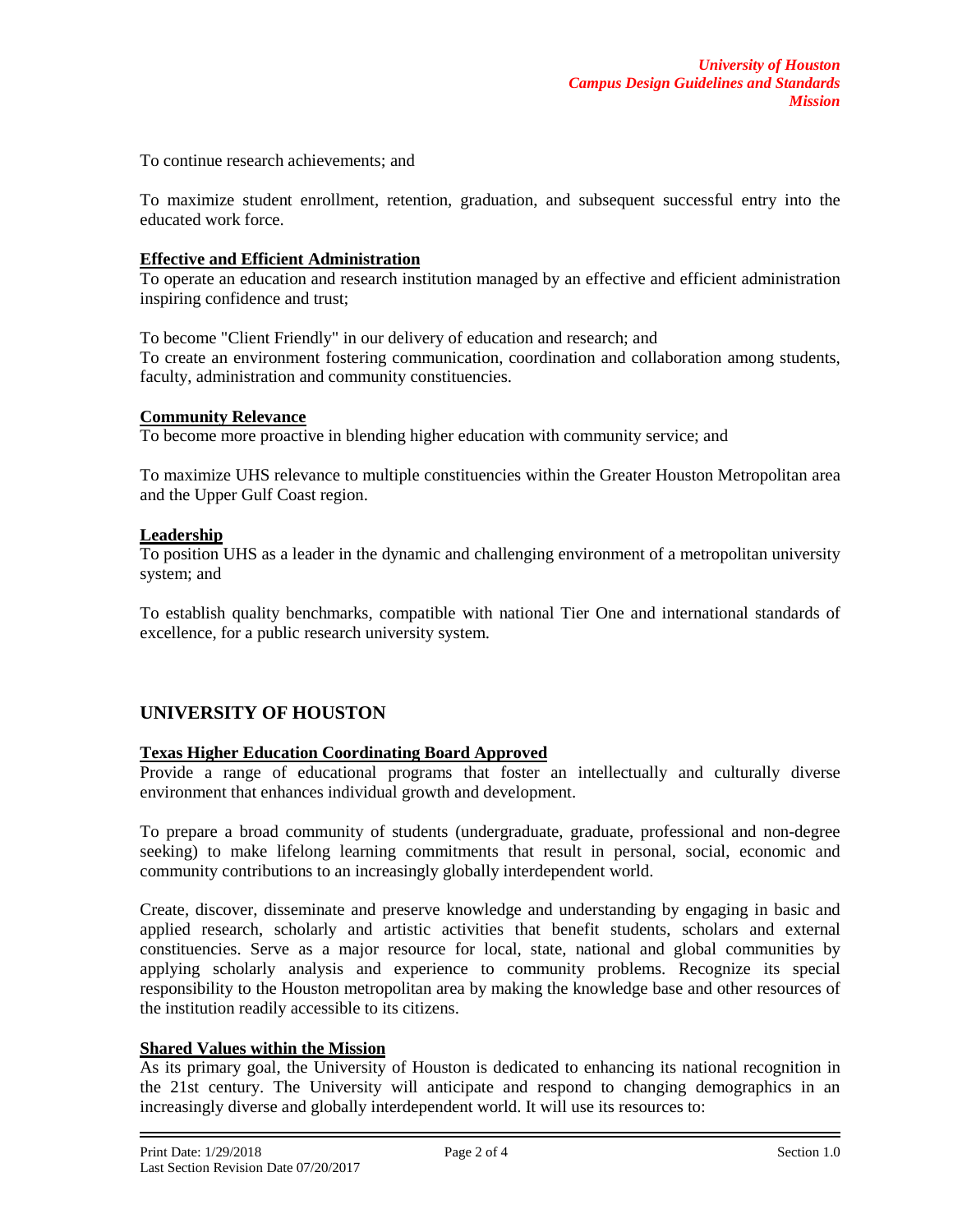- Meet the challenges of educating a dynamic mix of nontraditional and traditional students.
- Promote excellence within the context of basic and applied research and scholarship.
- Identify and respond to the economic, social and cultural challenges affecting the quality of life in Houston, the state of Texas and the world through its education, research and service.

#### **Priority Areas and Associated Goals**

#### **Undergraduate Education**

Improve the quality of instruction and facilities to enhance undergraduate educational programs in each academic unit.

## **Graduate Education**

Ensure that the quality of instruction and facilities result in high quality, nationally ranked graduate and professional education programs.

## **Research**

Maintain the quality of research and enhance the level of productivity consistent with Carnegie Level I stature among higher education institutions.

#### **Campus Environment**

Build an environment that is inclusive, positive, humane and physically accessible where all participants (students, staff, faculty and visitors) feel welcome.

#### **Outreach and Access**

Increase the dissemination of knowledge and problem-solving skills between UH and society. Improve the accessibility of UH resources to society in general and to the Houston community in particular.

#### **Enrollment Management**

Ensure the proper balance of growth, retention and graduation of a diverse, knowledgeable and skilled undergraduate, professional and graduate student body.

#### **Accountability**

Recognize the need for accountability at all levels by establishing and maintaining comprehensive and systematic methods of assessment for: educational programs, institutes and centers, human resources, organizational structures and fiscal integrity.